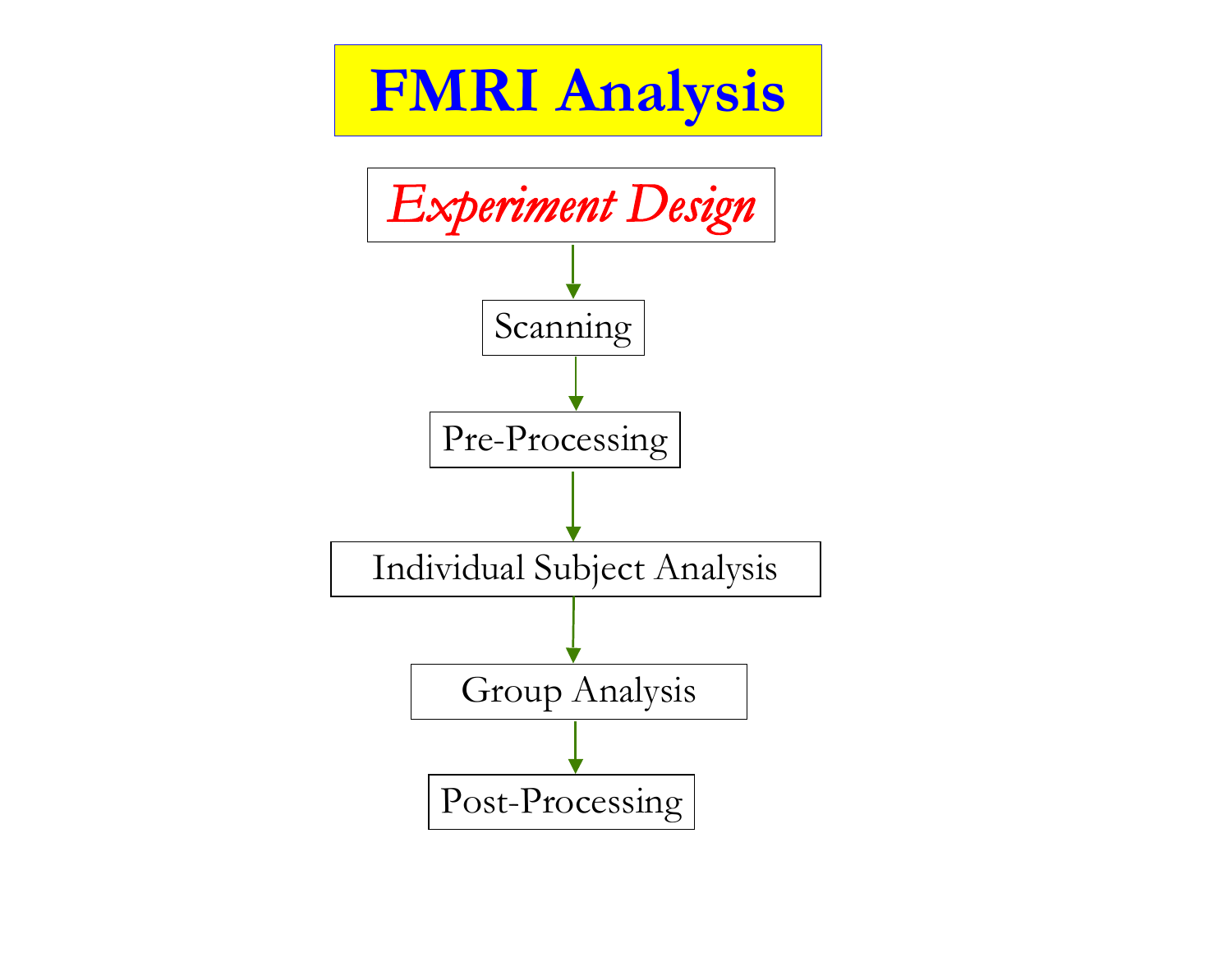# Scheme of the Talk

- Design Types
	- o Block
	- o Event-related
	- o Mixed
- Players in Experiment Design
- Intuitive Thinking in Frequency Domain
	- o Usable frequency bandwidth for FMRI data
- Statistical Theory: how to arrange events/conditions/tasks?
	- o Efficiency (power)
- **Experiment Design in AFNI** 
	- o **RSFgen** and **3dDeconvolve**
- **Summary**
- **Miscellaneous**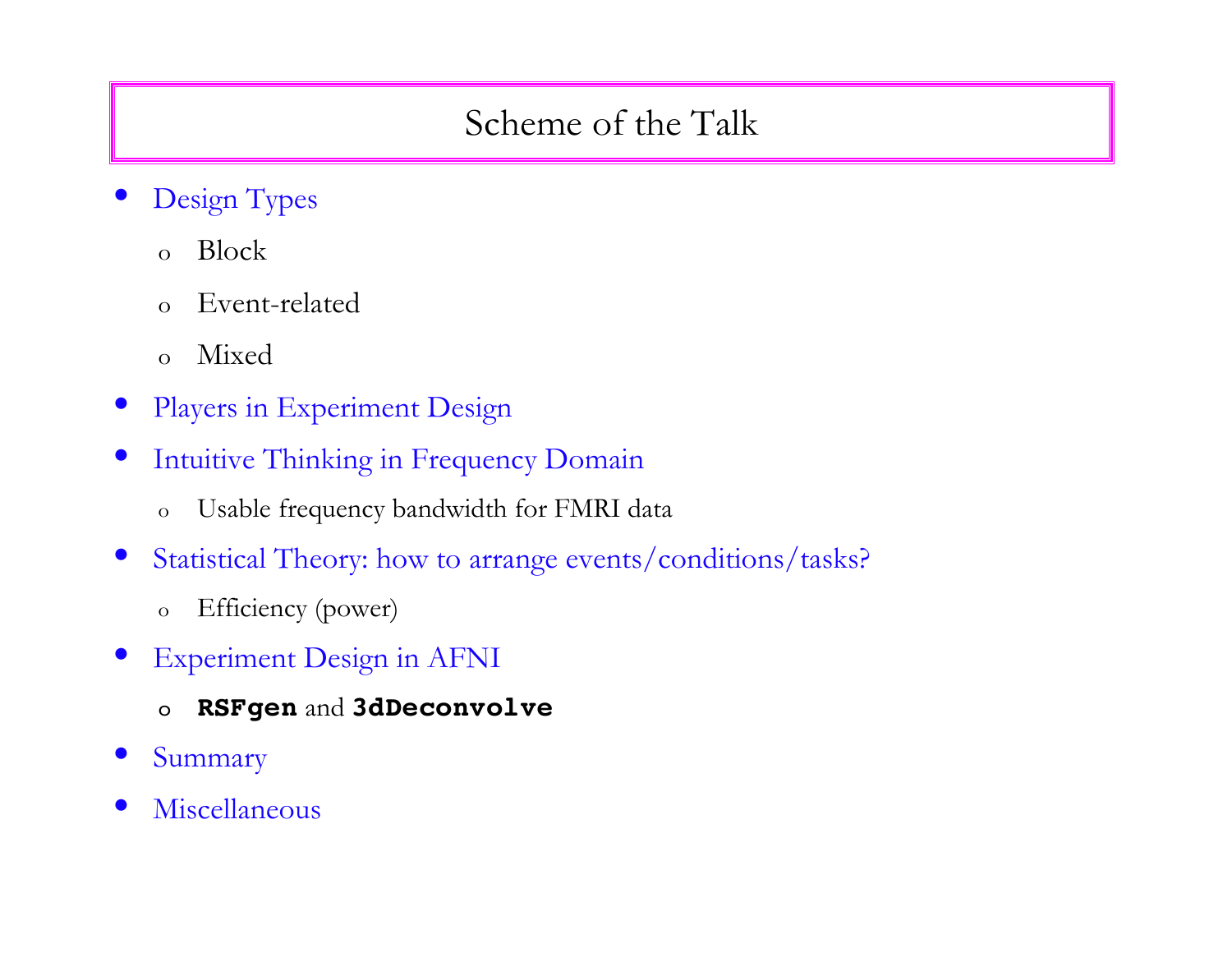# Design Types

### • Event-related design

- o Modeling options
	- Rigid Prefixed shape: GAM( $p, q$ ) (instantaneous duration), BLOCK(d, $p$ )
		- Reliable and low cost if the HRF is very close to the model
	- Flexible Whatever fits the data: deconvolution:  $\text{TENT}(b,c,n)$ ,  $\text{CSPLIN}(b,c,n)$ 
		- Sensitive to HRF subtle changes across regions/conditions
		- High statistical cost; over-fitting; difficulty in group analysis
	- $\blacksquare$  Middle ground Various basis functions: SPMG1/2/3, SIN, POLY
- Block design
	- o Conditions with lasting durations of more than one TR
	- o Other terminologies: epoch, box-car
	- o Usually modeled with prefixed-shape HRF (BLOCK), but
		- basis function (TENT) approach for flexible shapes
		- multiple events for each block: can model amplitude attenuation
- Mixed design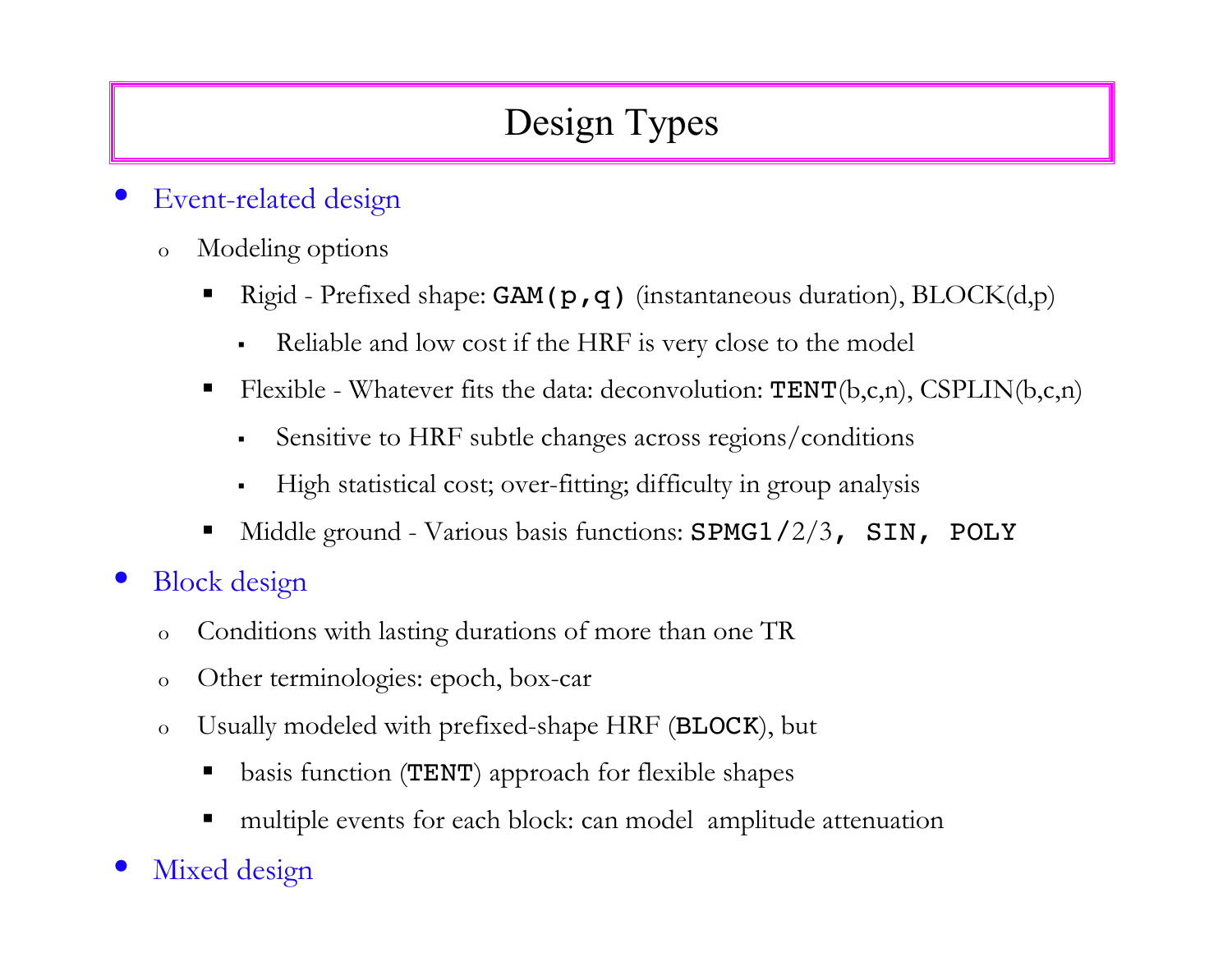# Power and Efficiency

- Two types of error in statistical inference
	- o Type I
		- Reject null hypothesis when it's true
		- False positive, specificity
	- o Type II
		- Reject alternative hypothesis when it's true
		- False negative, sensitivity
		- Power  $= 1 -$  type II error: success to detect BOLD response
- **Efficiency** 
	- o Relative measure of desirability of an estimator or experiment design
	- o Proportional to power: higher efficient design more likely detects activations
	- o Involves comparisons of potentially infinite possibilities/procedures
	- o Our focus: comparison of different event sequences with all other parameters (# of conditions/time points ) fixed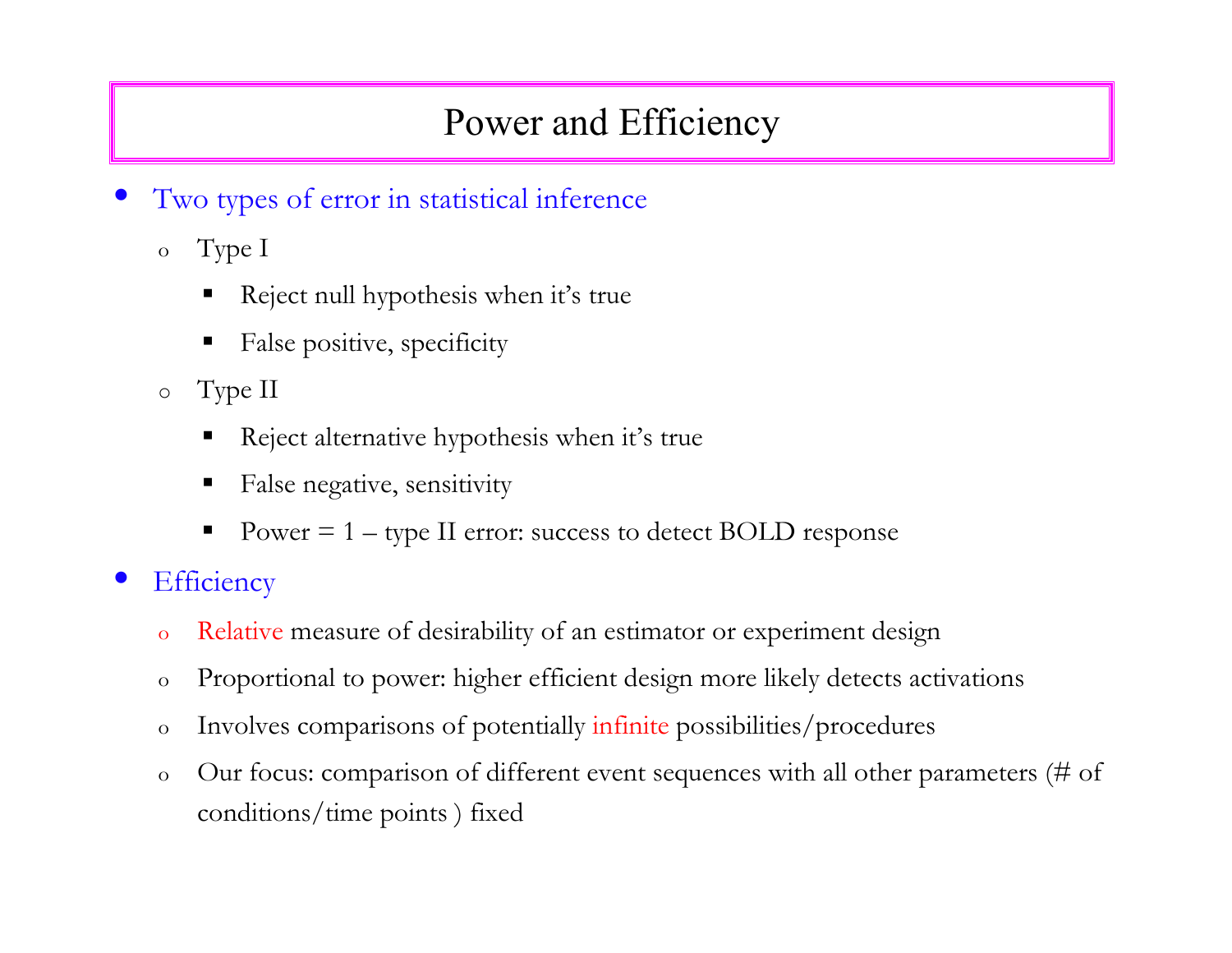# Players in Experiment Design

- Number of subjects (*n*)
	- o Important for group analysis: inter-subject vs. intra-subject variation
	- o Power (success to detect signal if present) roughly proportional to √*n*
	- o Design type: block vs. event-related
	- o Recommended:  $20+$  for event-related; Current practice:  $12-20$
- Number of time points
	- o Important for individual subject analysis, but also affects group analysis implicitly
	- o Power proportional to √*DF*
	- o Limited by subject's tolerance in scanner: 30-90 min per session

#### TR length

- o Shorter TR yields more time points (and potentially more power), but
- o Power improvement limited by weaker MR signal
- o Shorter TR → shorter ISI → higher event freq → higher correlation → less power
- o Usually limited by hardware considerations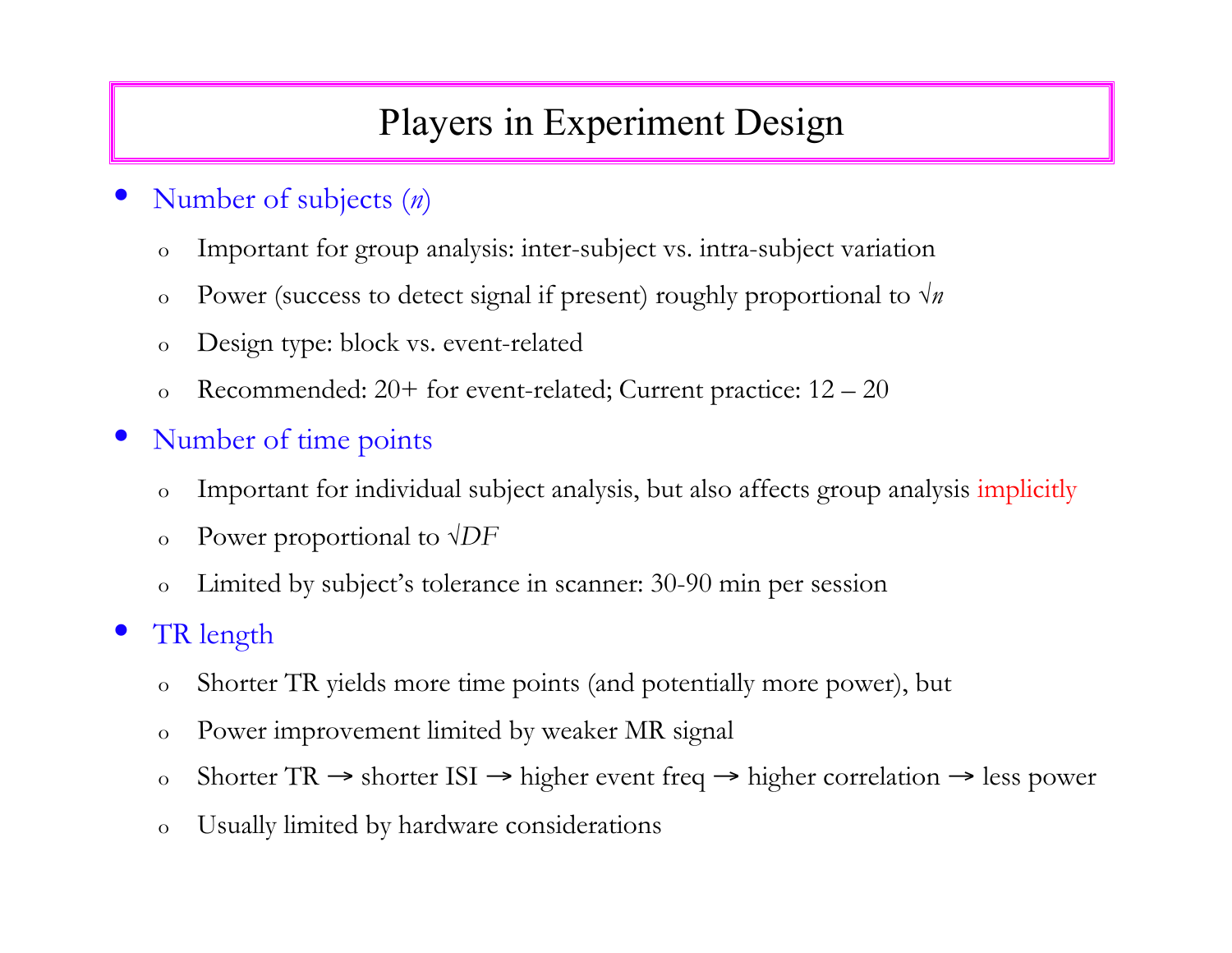# Players in Experiment Design

- Design of the study
	- o Complexity: factors, levels, covariate, contrasts of interest, …
	- o Design choices may limit statistical analysis options
- Number of events per class (sample size for a regressor)
	- o The more the better  $(20+)$ , but no magic number
- Number of condition classes (regressors)
	- o Limited by scanning time and confounded by low frequencies
- HRF modeling
	- o Fixed shape, whatever fits the data, or other basis functions?
- **Event arrangement**
	- o How to design? How to define the 'best' design?
	- o Efficiency: achieve highest statistical power within fixed scanning time
- Inter-Stimulus Interval (ISI) and Stimulus Onset Asynchrony (SOA)
	- o ISI: from the end (offset) of an event to the beginning (onset) of the next
	- $\Omega$  SOA = stimulus duration + ISI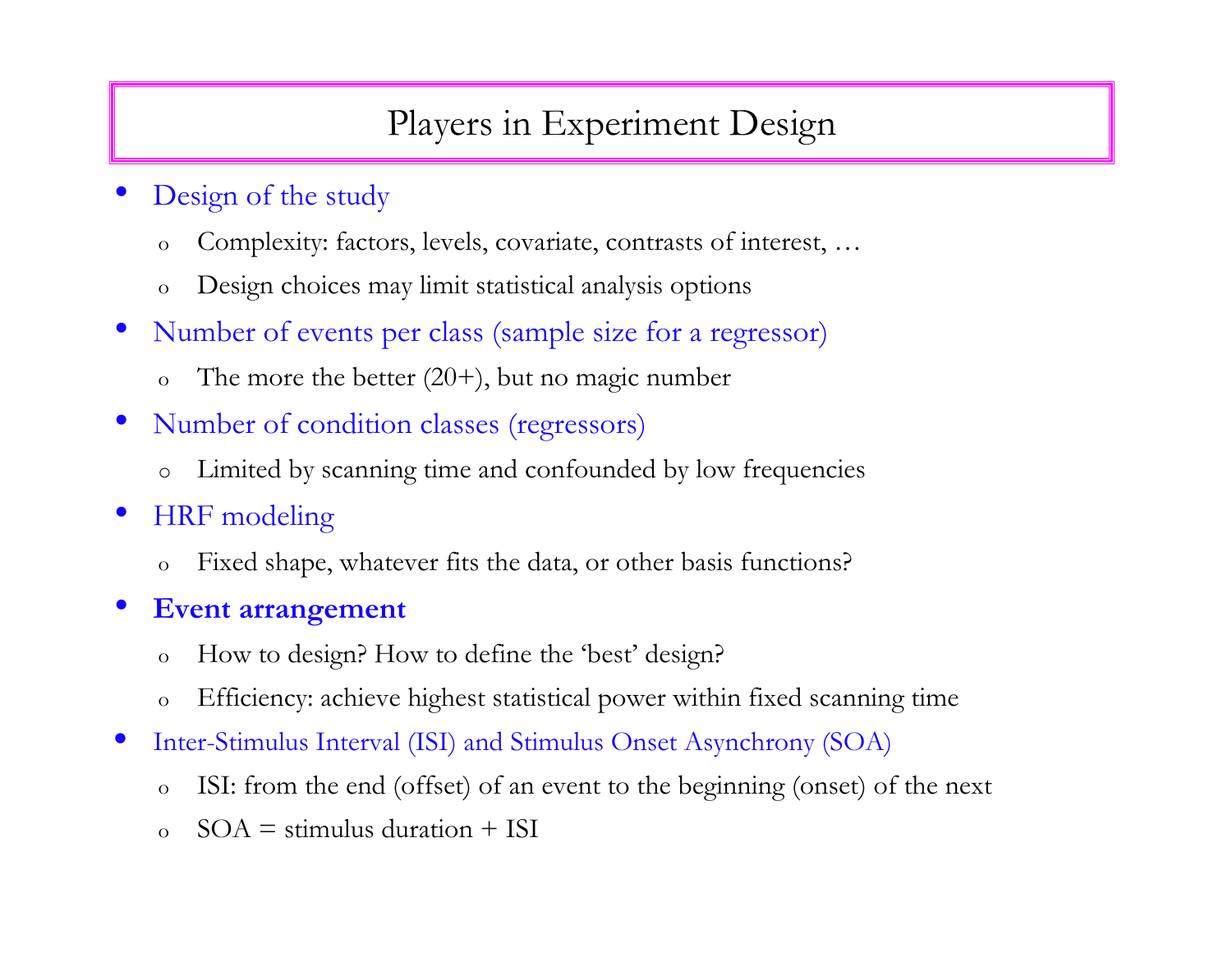# Intuitive Thinking

#### • Classical HRF

- o Convolution in time = multiplication in frequency
- o IRF plays a role of low-pass filter
- o Toy example: block design, 20s ON, and 20s OFF
- o Stimuli: fundamental frequency  $(f = 0.025)$  and its harmonics  $(3f, 5f, ...)$

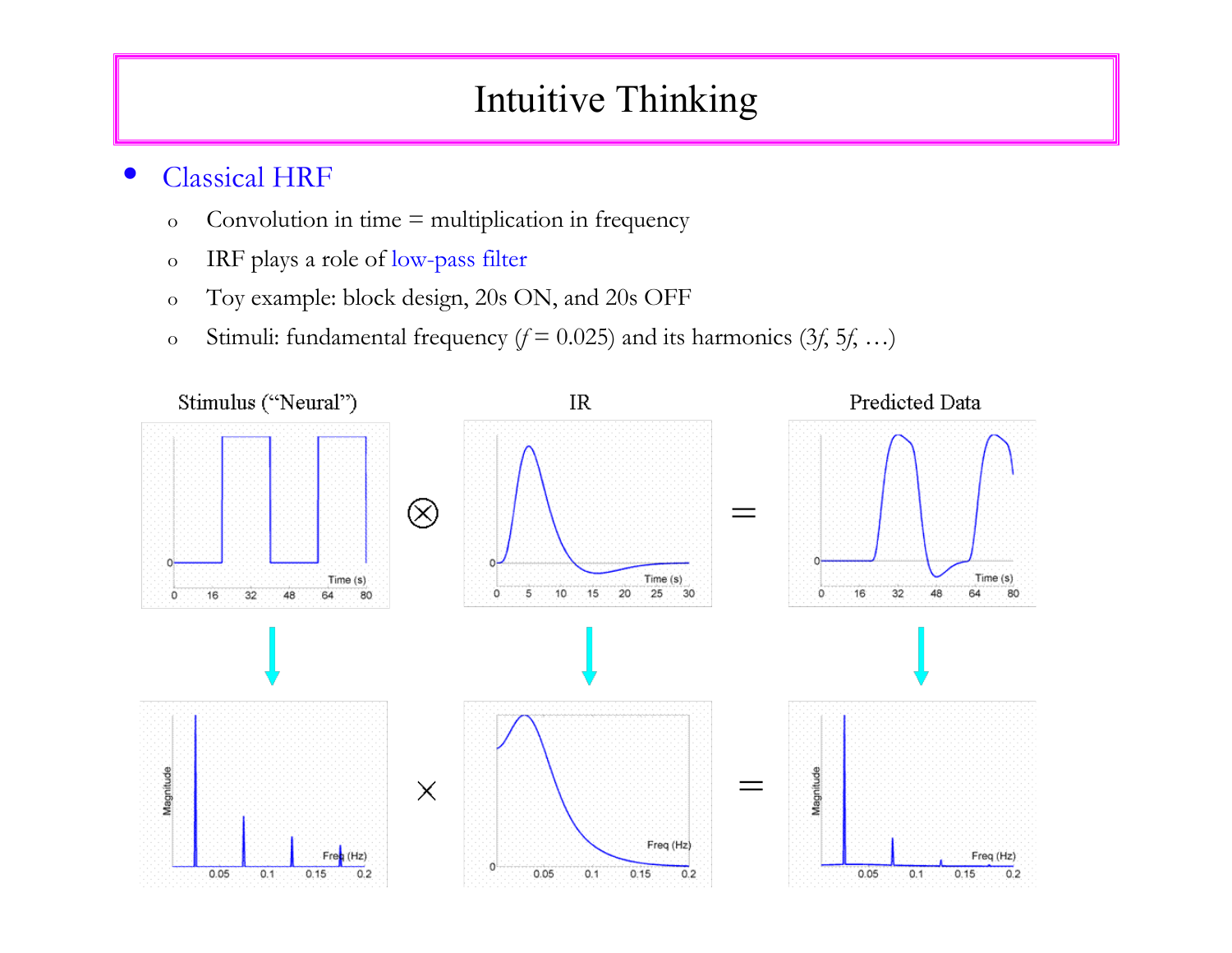# Intuitive Thinking

### **Event frequency**

- o Optimal frequency: 0.03 Hz (period 30 s)
	- Implication for block designs: optimal duration about 15s
- o Upper bound: 0.20 Hz (5s)
	- Submerged in the sea of white noise
	- Implication for event-related designs: average ISI > 5s
- $o$  Lower bound:  $0.01$  Hz  $(100 s)$ 
	- Confounded (highly correlated) with drift effect or removed by high-pass filtering
	- Implication for block designs: maximum duration about 50s\*
		- \*Longer blocks could still be analyzed (see last slide)
- o Usable bandwidth: 0.01 0.20 Hz
	- Spread events within the frequency window
	- Varying frequencies allows us to catch various segments of the HRF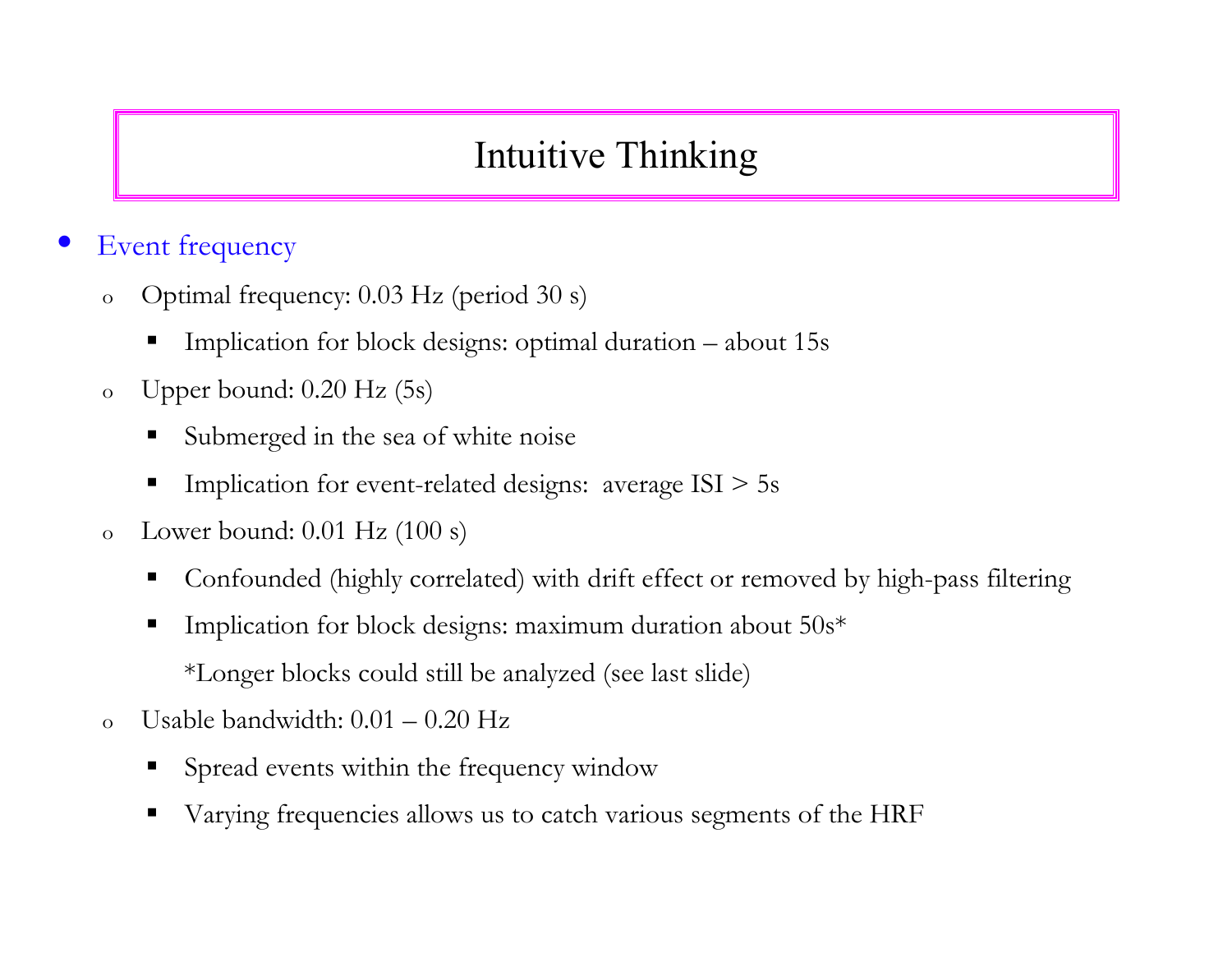## Statistical Theory

- Regression Model (GLM)
	- o *Y* = *X*β + <sup>ε</sup>*, X*: design matrix with regressors as columns
- General Linear testing
	- o Hypothesis  $H_0$ :  $c'\beta = 0$  with  $c =$  vector  $(c_0, c_1, ..., c_n)$  or matrix
		- $t = c'β / √ [c'(X'X)^{-1}c MSE]$  **(***MSE***: unknown but same across tests)** 
			- Signal-to-noise ratio
			- > Effect vs. uncertainty
		- $\sqrt{(c'(X'X) 1)}$  **normalized standard deviation** of contrast *c'b* 
			- Scaling factor for uncertainty/unreliability/imprecision, and totally under our control
			- > Efficiency =  $1/\sqrt{c^2}$   $\frac{X^2}{2}$   $\frac{1}{c^2}$ : Smaller norm. std. dev. → more efficient
			- *X'X* measures co-variation among regressors: Less correlated regressors → more efficient and easier to tease apart regressors
		- Goal: find a design  $(X)$  that renders low norm. std. dev. or less correlated regressors
		- Assuming no temporal correlations in the residuals: real power might be slightly lower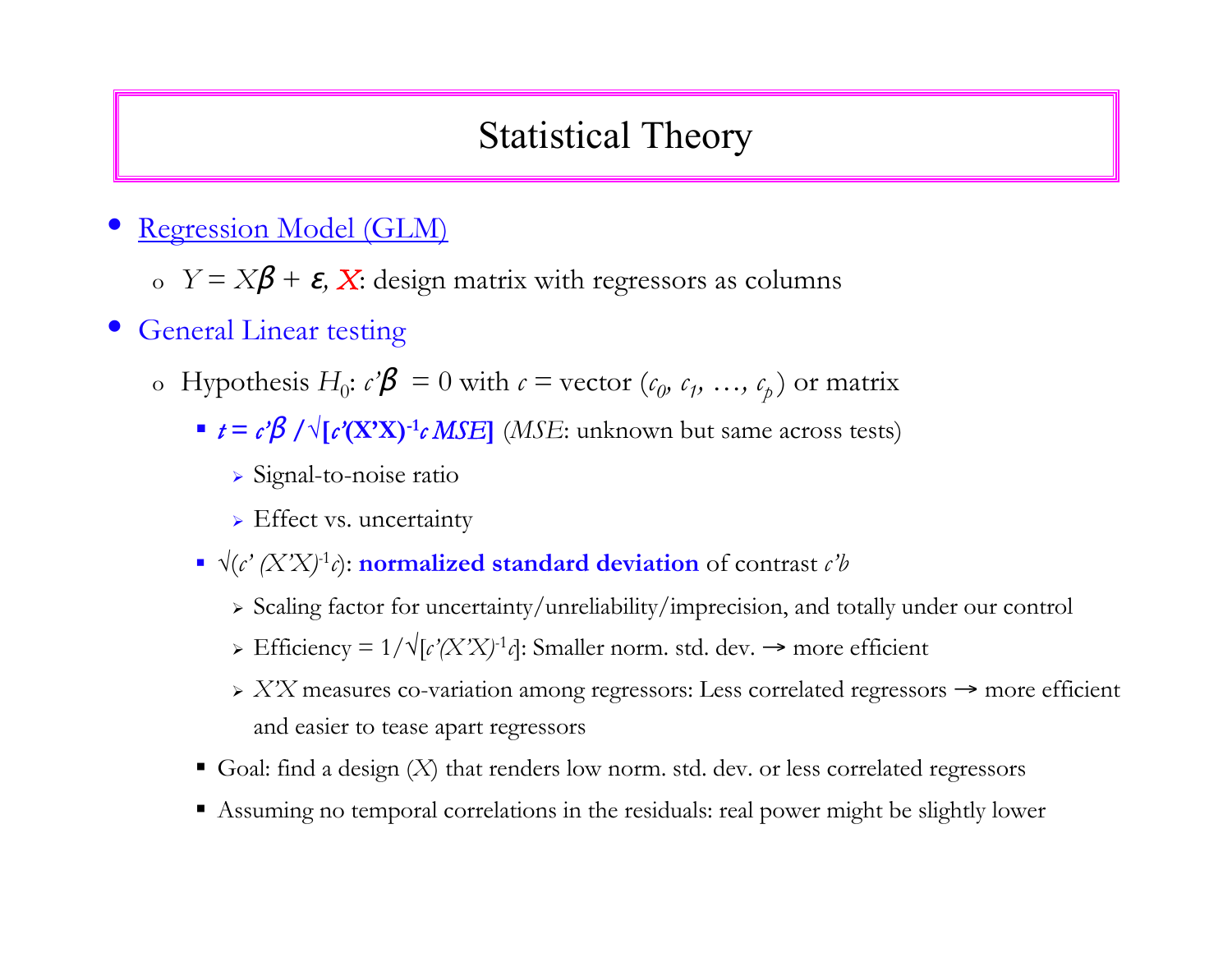# Statistical Theory

#### **General Linear testing**

o Multiple tests:

$$
H_{01}: c_1'\mathcal{B} = 0 \text{ with } c_1 = (c_{10}, c_{11}, \dots, c_{1p}), \dots
$$
  

$$
H_{0k}: c_k'\mathcal{B} = 0 \text{ with } c_k = (c_{k0}, c_{k1}, \dots, c_{kp})
$$

- Efficiency (sensitivity): a relative value; dimensionless
	- in AFNI: 1/∑individual norm. std dev.'s
	- ∑individual efficiencies in *optseq*
- **Efficiency is a relative measure** 
	- **Ordinal** meaning, but **no magnitude** sense (a design is 3X more efficient than another?)
	- We're interested only for an experiment with a specific parameter set and relevant linear tests
	- A design efficient for a contrast, but not necessarily true for each regressor *per se* or another contrast
	- Regressors correlated to some extent? Not necessarily a problem at all except for collinearity
- **Search for an efficient design** 
	- All parameters fixed; Only wiggle room: event sequence
	- Minimizing ∑individual norm. std dev.'s (obtain an overall optimum)
	- Minimax approach: Minimize the maximum of norm. std dev.'s (avoid the worst)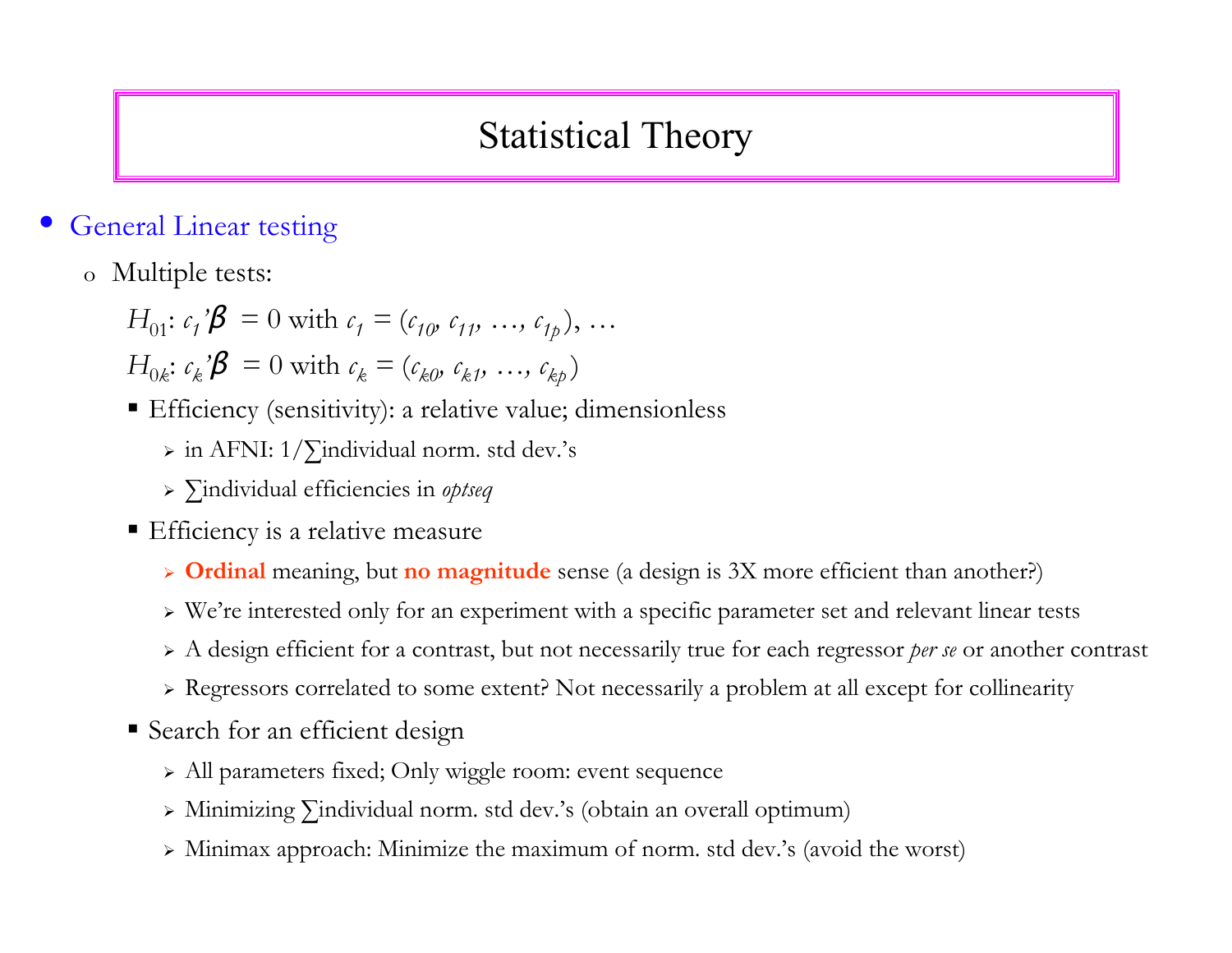- Block experiments: manual design
- AFNI programs for designing event-related experiments
	- o **RSFgen**: design *X* by generating randomized events; use **make\_random\_timing.py** if events are NOT synchronized/locked with TR
	- o **make\_stim\_times.py**: convert stimulus coding to timing
	- o **3dDeconvolve -nodata**: calculate efficiency
- Toy example: experiment parameters
	- o  $TR = 2s$ , 300 TR's, 3 stimulus types, 50 repetitions for each type
	- o On average
		- One event of the same type every 6 TR's
		- $\blacksquare$  ISI = 12 s
		- Frequency =  $0.083$  Hz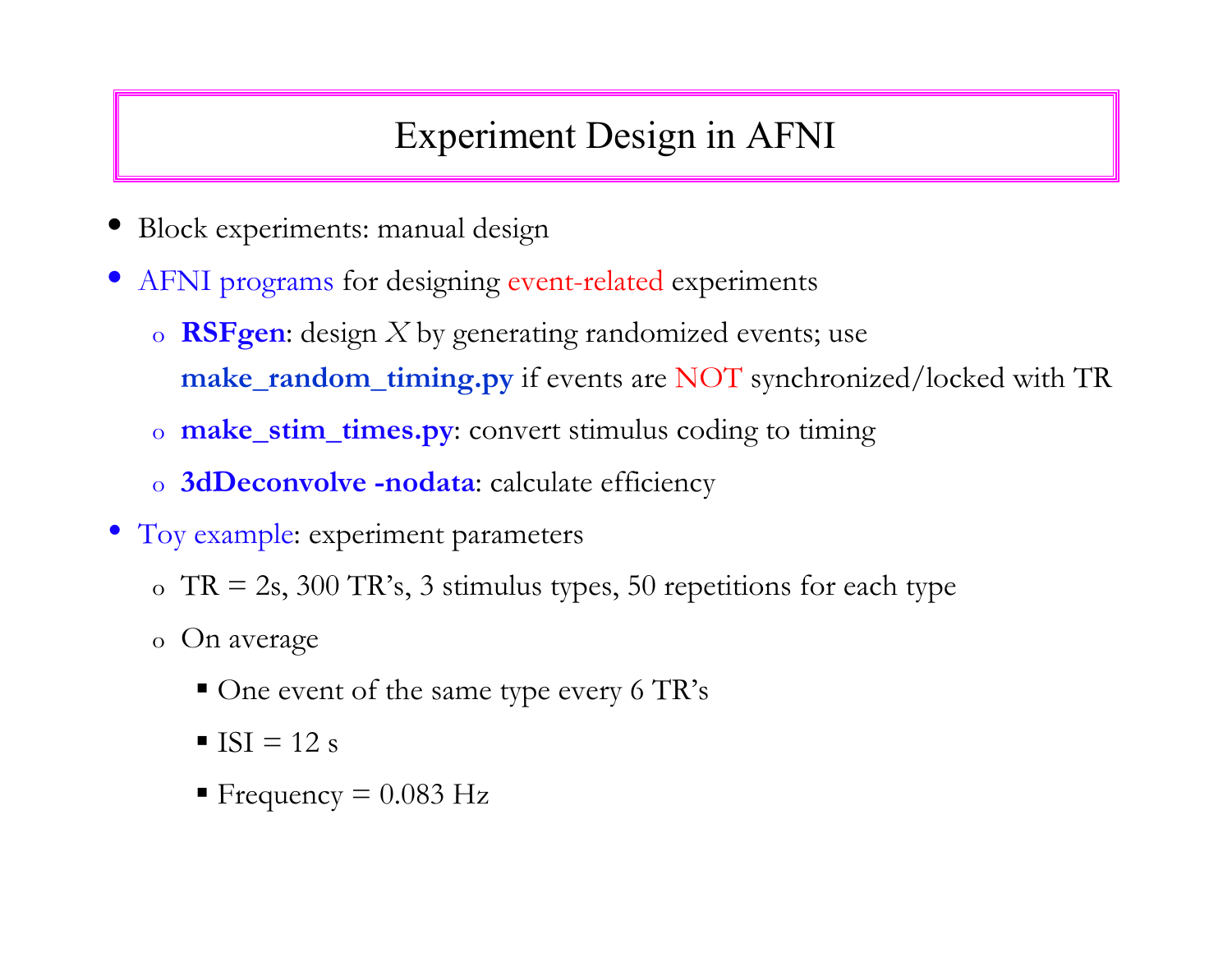- Toy example: Design an experiment and check its efficiency
	- o  $TR = 2s$ , 300 TR's, 3 event types  $(A, B, and C)$ , 50 repetitions each
	- o 3 tests of interest: A-B, A-C, and B-C
	- o Modeling approach: prefixed (**GAM**) or deconvolution (**TENT**)?
	- o Go to directory **AFNI\_data3/ht03**
	- o 1st step: generate randomized events script **s1.RSFgen** by shuffling 50 1's, 50 2's, 50 3's, and 150 0's:

```
RSFgen -nt 300 -num_stimts 3 \
        -nreps 1 50 -nreps 2 50 -nreps 3 50 \
        -seed 2483907 -prefix RSFstim.
```
- o Output: **RSFstim.1.1D RSFstim.2.1D RSFstim.3.1D**
- o Check the design by plotting the events

#### **1dplot RSFstim.\*.1D &**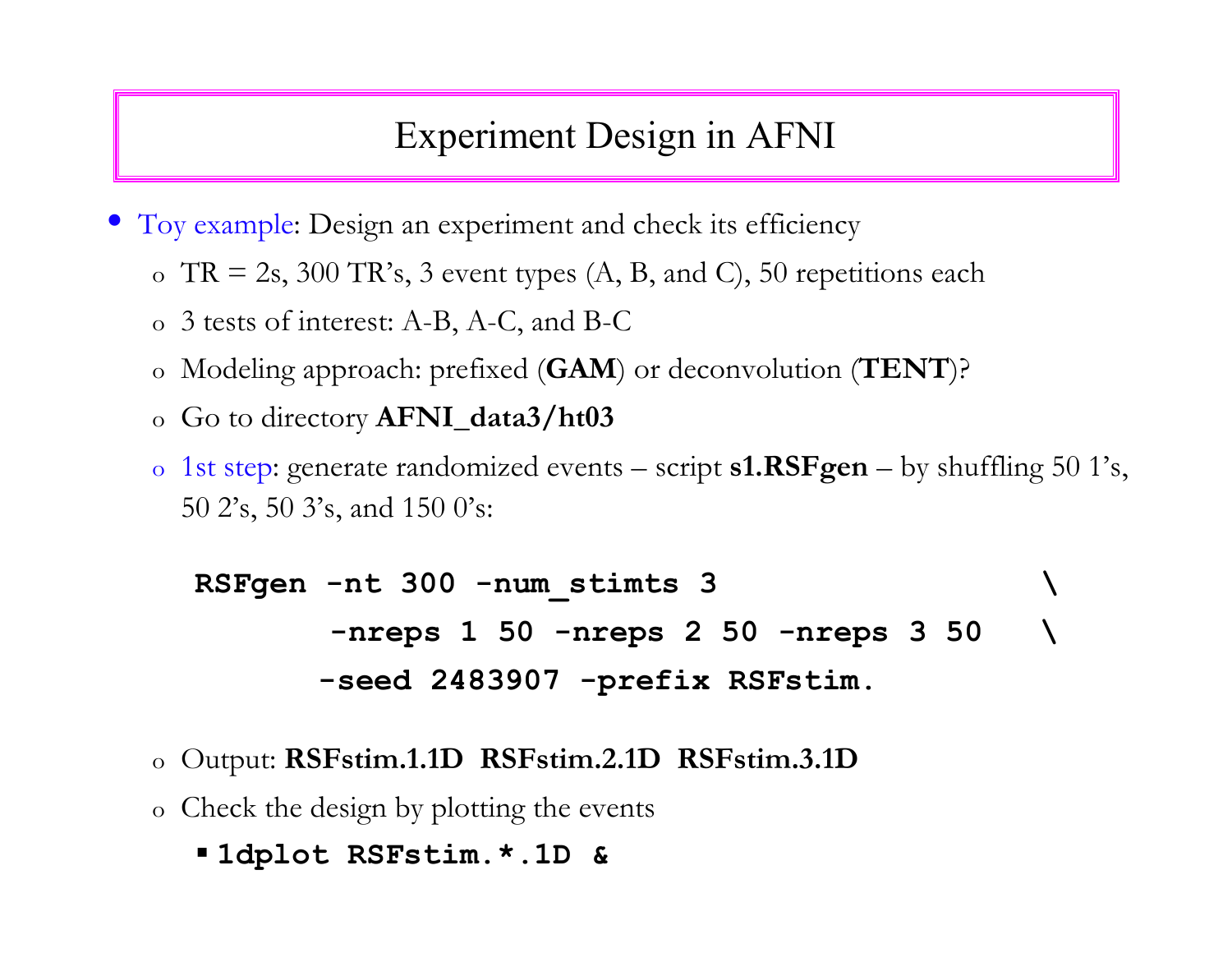- Toy example: Design an experiment and check its efficiency
	- o  $TR = 2s$ , 300 TR's, 3 stimulus types, 50 repetitions for each type
	- o 2nd step: Convert stimulus coding into timing (**s2.StimTimes**)

**make\_stim\_times.py -prefix stim -nt 300 -tr 2 -nruns 1 \ -files RSFstim.1.1D RSFstim.2.1D RSFstim.3.1D**

- o Output: **stim.01.1D stim.02.1D stim.03.1D**
- o Check the timing files, e.g.
	- **more stim.01.1D**

o Check the statistics of stimulus timing (**s2.StimStat**)

 **timing\_tool.py -multi\_timing stim.01.1D stim.02.1D stim.03.1D\** -run len 600 -multi stim dur 0.5 -multi show isi stats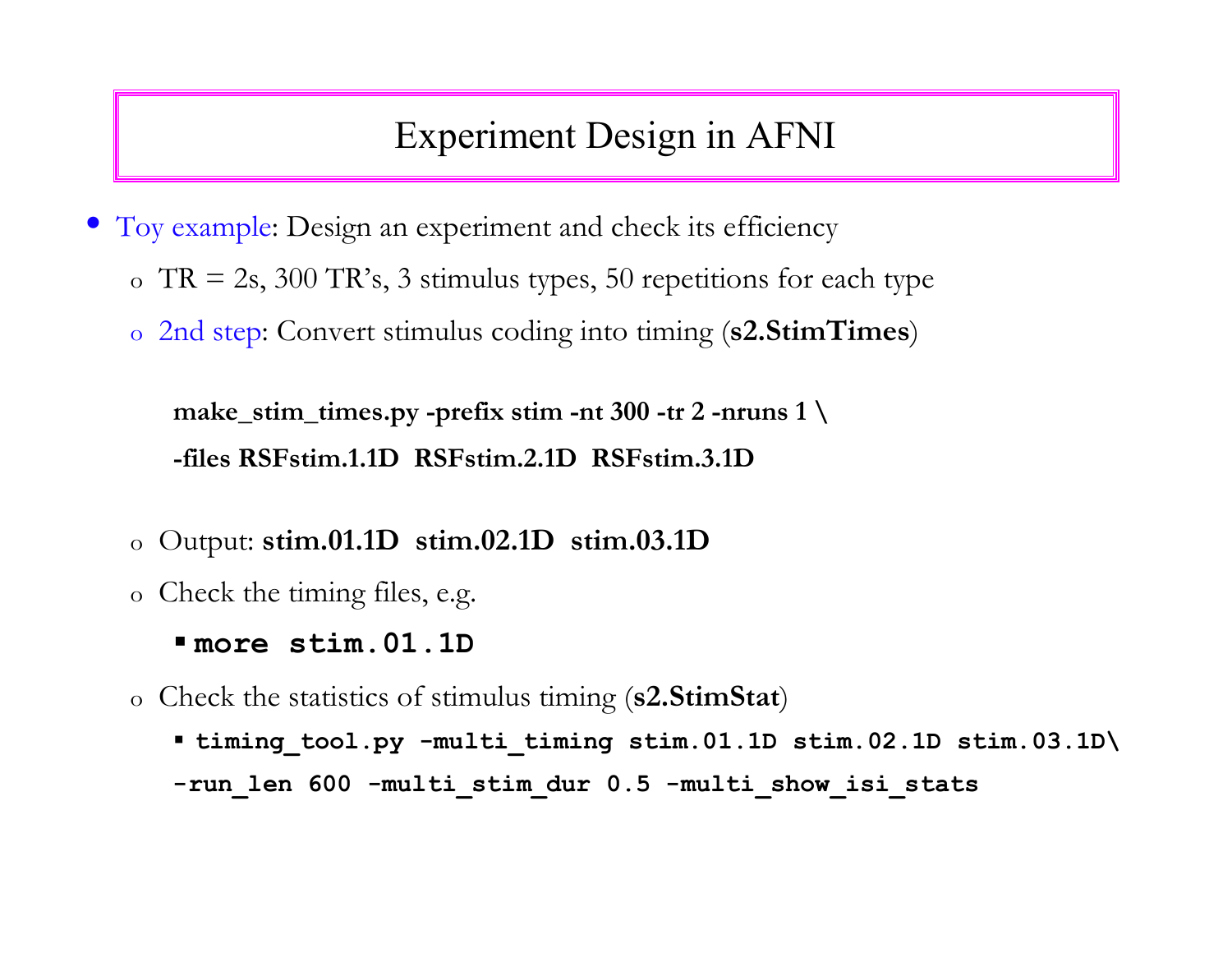• Toy example: Design an experiment and check its efficiency

o 3rd step: Calculate efficiency for each contrast (**s3.Efficiency**)

```
set model = GAM # toggle btw GAM and 'TENT(0,12,7)'3dDeconvolve -nodata 300 2 -nfirst 4 -nlast 299 \
 -polort 2 -num_stimts 3 \
 -stim_times 1 "stim.01.1D" "$model" \
 -stim_label 1 "stimA" \
 -stim_times 2 "stim.02.1D" "$model" \
 -stim_label 2 "stimB"         \
 -stim_times 3 "stim.03.1D" "$model" \
 -stim_label 3 "stimC"         \
 -gltsym "SYM: stimA -stimB"        \
 -gltsym "SYM: stimA -stimC"       \
 -gltsym "SYM: stimB -stimC"
                                                    3 contrasts
                                                   3 regressors of
                                                      interest
```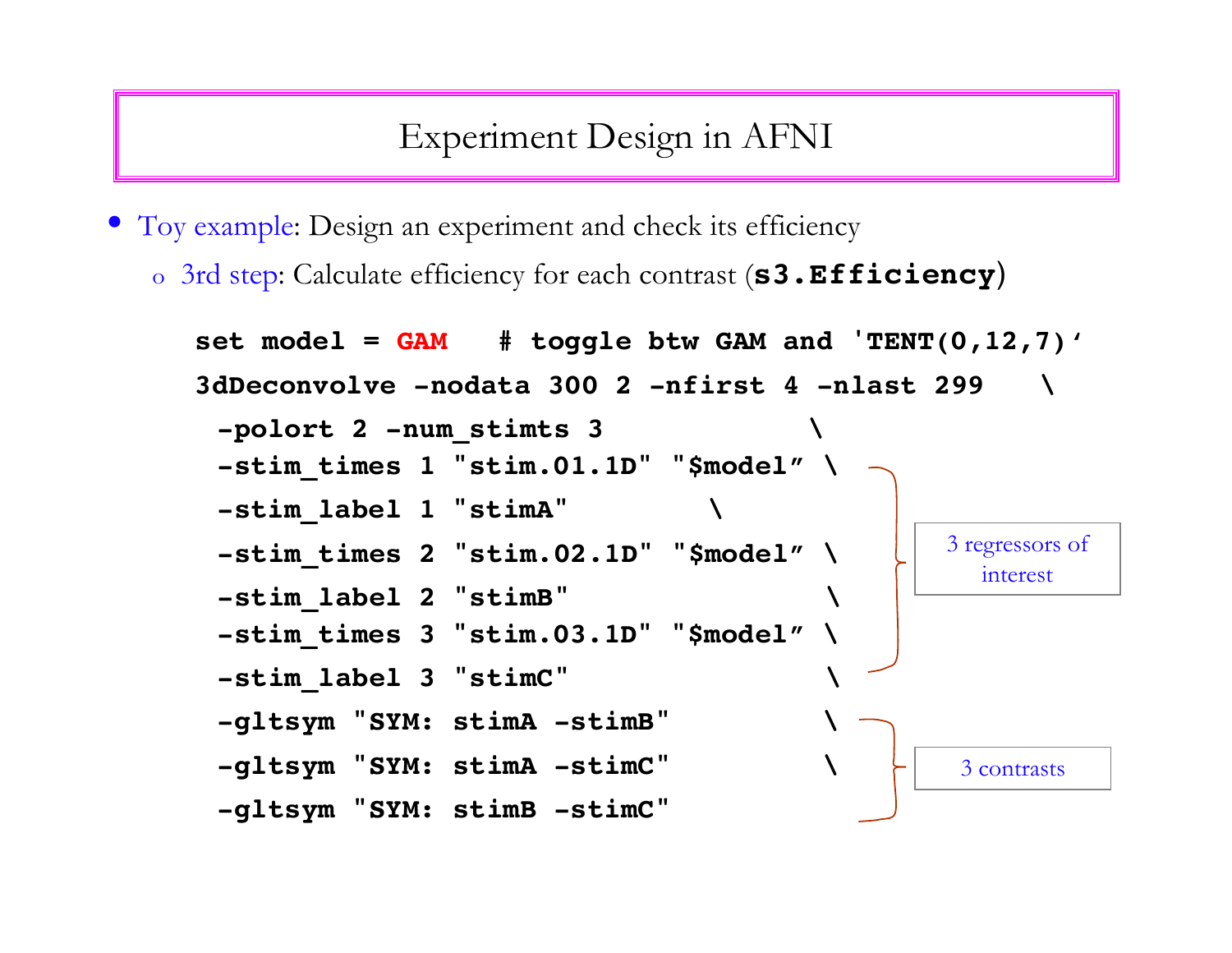• Toy example: Design an experiment and check its efficiency

- o Third step: Calculate efficiency for each contrast (**s3.Efficiency**)
- o Output: on terminal

```
 Stimulus: stimA
   h[ 0] norm. std. dev. = 0.1415
Stimulus: stimB
   h[ 0] norm. std. dev. = 0.1301
Stimulus: stimC
   h[ 0] norm. std. dev. = 0.1368
General Linear Test: GLT #1
   LC[0] norm. std. dev. = 0.1677
General Linear Test: GLT #2
   LC[0] norm. std. dev. = 0.1765
General Linear Test: GLT #3
  LC[0] norm. std. dev. = 0.1680
                                           Norm. Std. Dev.
                                            for 3 contrasts
                                            Norm. Std. Dev.
                                            for 3 regressors
```
o Efficiency is a relative number!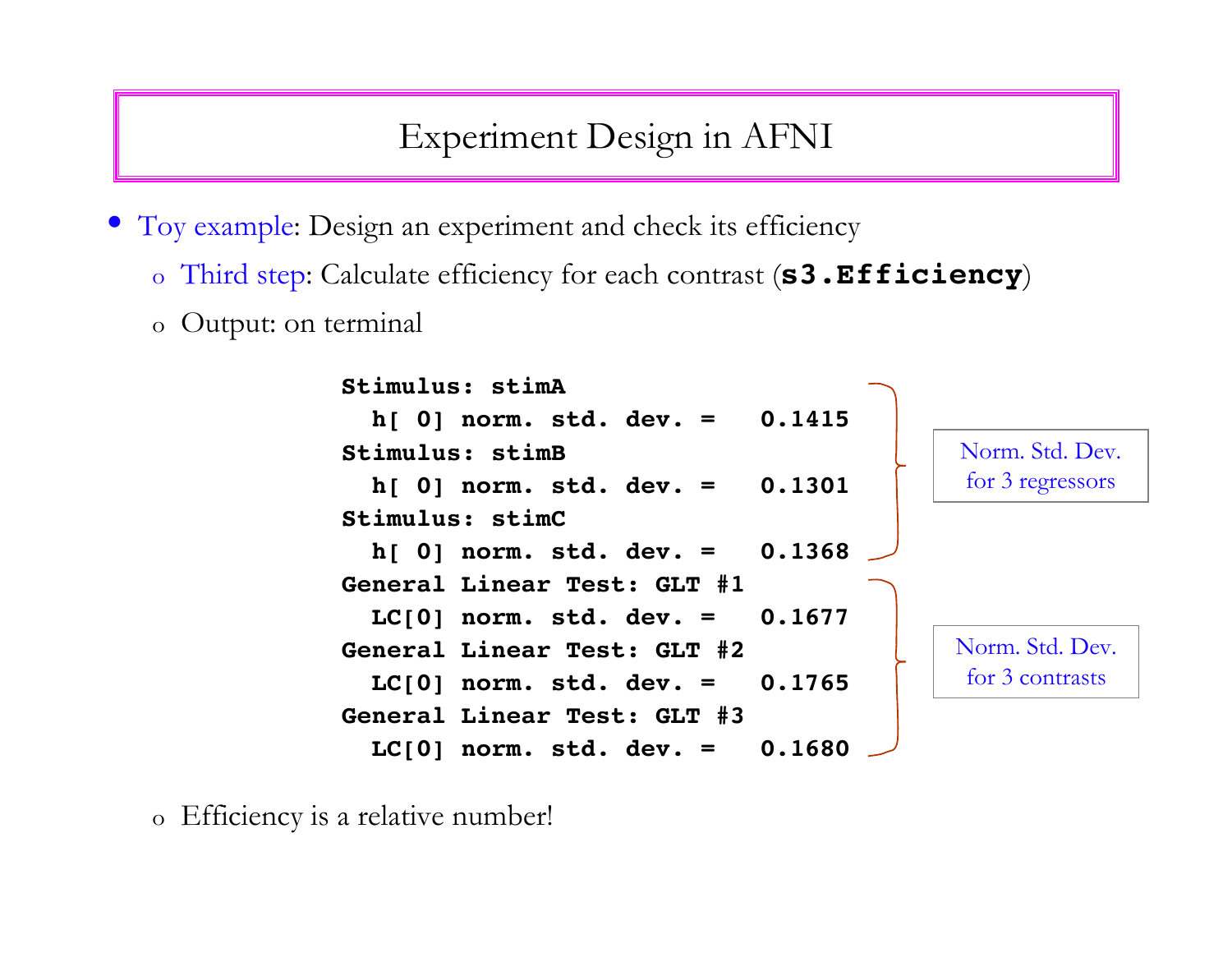• Toy example: Design an experiment and check its efficiency

o With TENT functions (modifying **s3.Efficiency**): TENT(0,12,7) (less efficient)

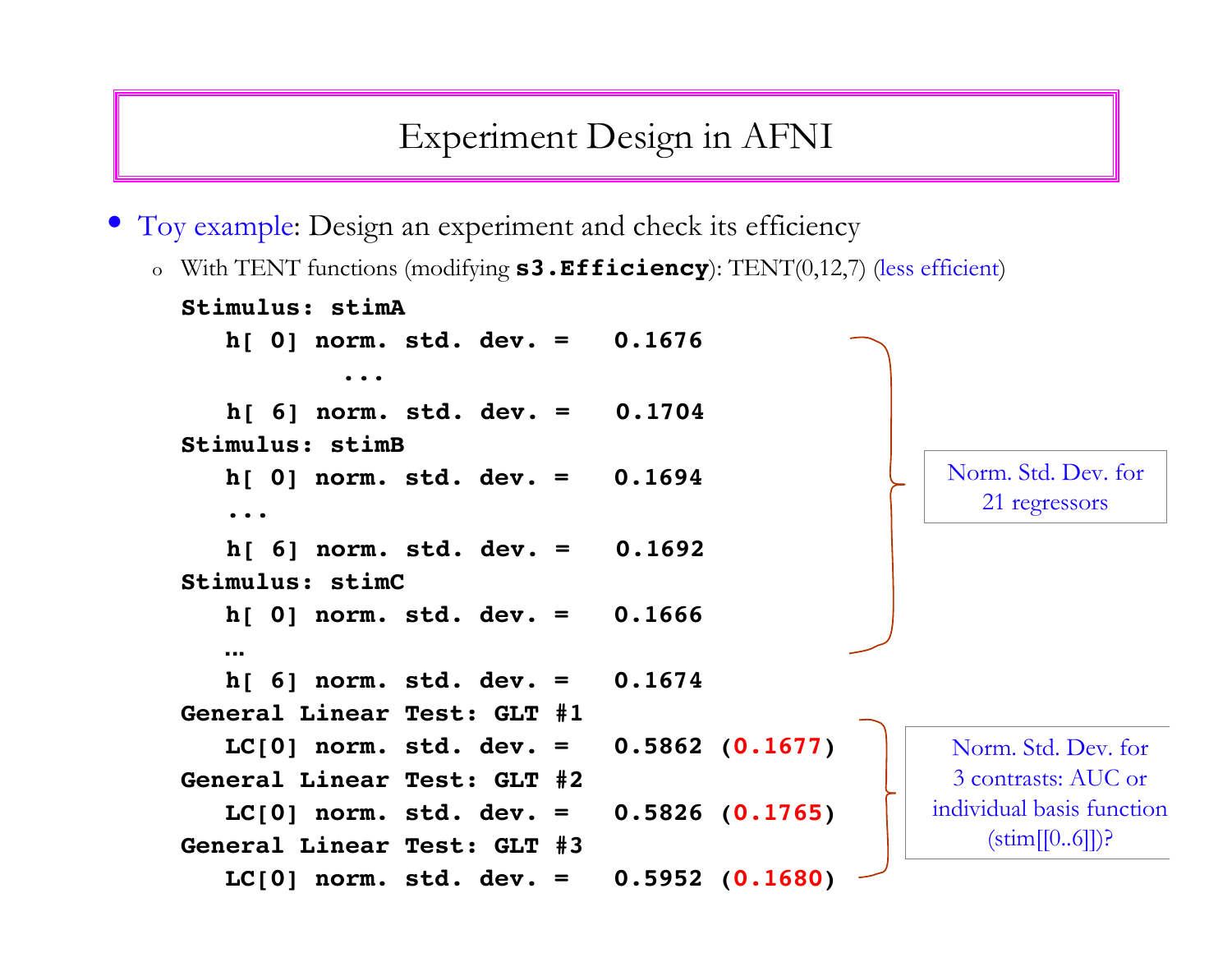- **Design search: Find an efficient design**
	- o  $TR = 2s$ , 300 TR's, 3 stimulus types, 50 repetitions for each type
	- o Script @DesignSearch: Parameters

```
# TOGGLE btw the following 2 model parameters
set model = GAM \# toggle btw GAM and TENT
set eff = SUM \# toggle btw SUM and MAX
# experiment parameters
set ts = 300 \# length of time series
set stim = 3 \# number of input stimuli
set num on = 50 \# time points per stimulus
# execution parameters
set iterations = 100 \# number of iterations
set seed = 248390 # initial random seed
set outdir = Results # move output to this directory
set TR = 2 \# TR Length in seconds
set ignore = 4 \# number of TRs ignored
set show = 10 \# number of designs shown
# Directories to store output files
set outdir = ${outdir} ${model} $eff
set LCfile = $outdir/LCif ("$model" == "TENT") set model = ${model}'(0,12,7)'
```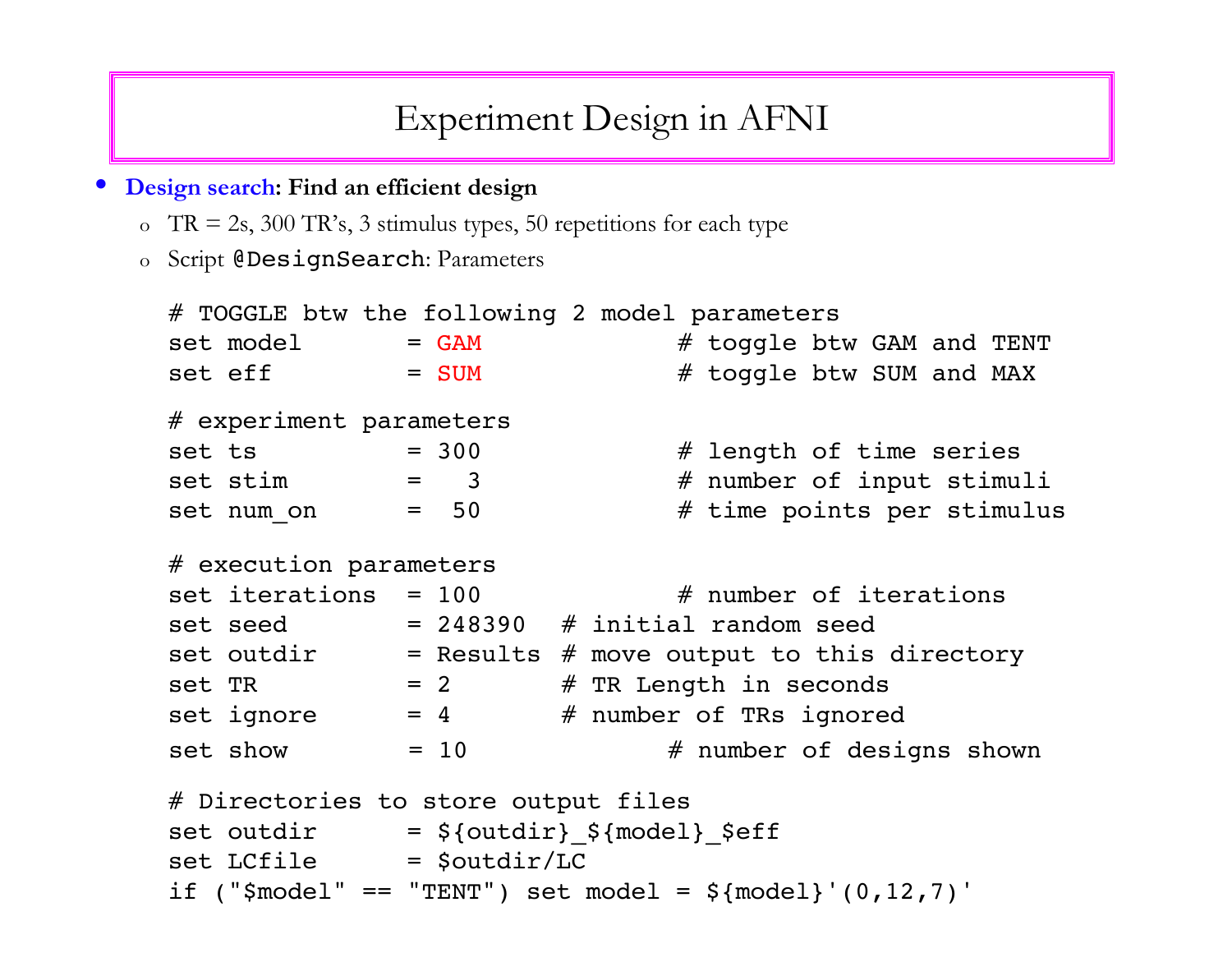• **Design search: Find an efficient design**

o Script @DesignSearch (continue): generate randomized designs

```
# make sure $outdir exists
...
# compare many randomized designs
foreach iter (`count -digits 3 1 $iterations`)
                # make some other random seed
        @ seed = $seed + 1        # create random order stim files
        RSFqen -nt \ \{ts}
             -num stimts ${stim} \
             -nreps 1 ${num on} \
             -nreps 2 ${num on} \
             -nreps 3 ${num on} \
             -seed \{seed} \setminus            -prefix RSFstim${iter}. >& /dev/null
```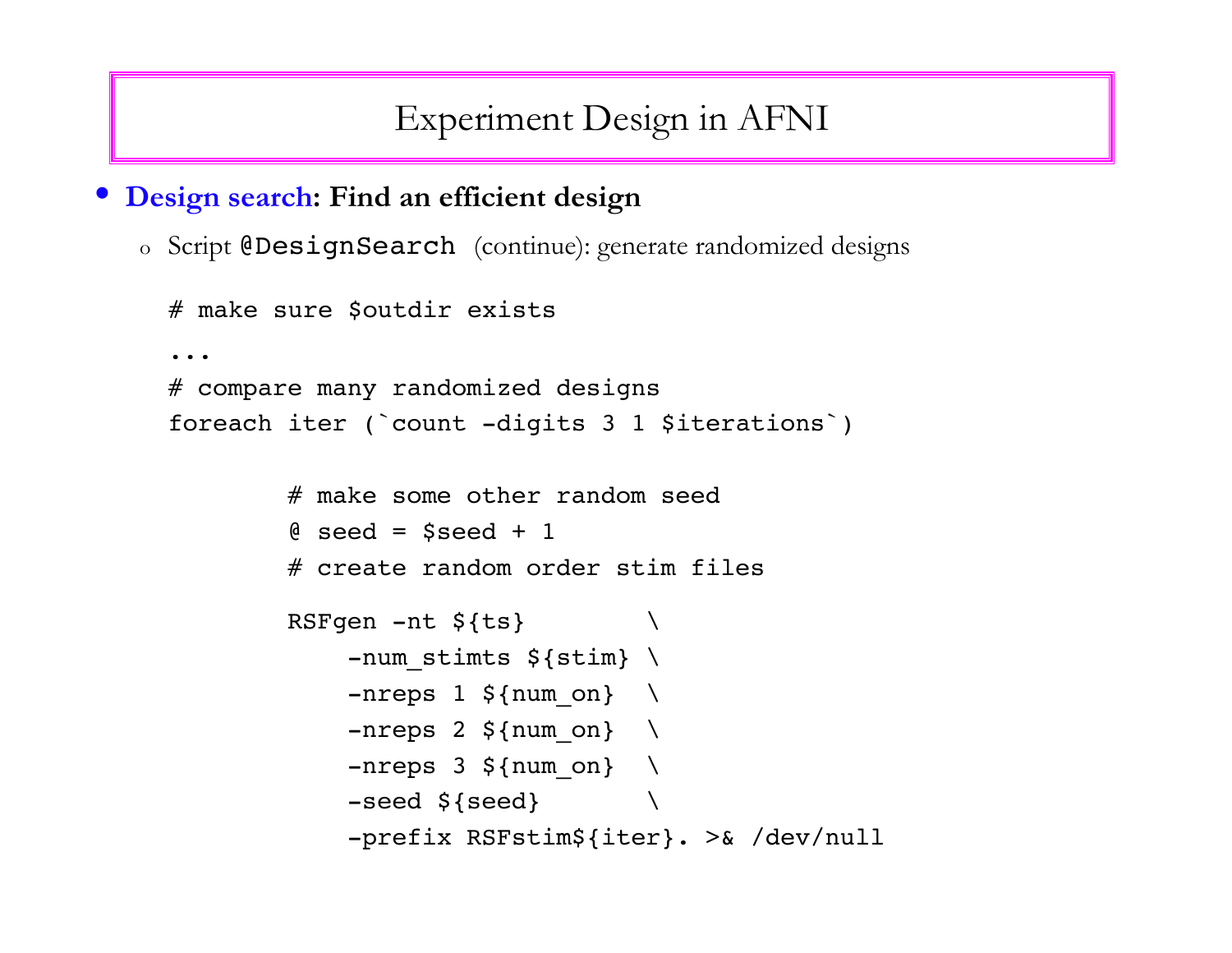• **Design search: Find an efficient design**

o Script @DesignSearch (continue): Convert stimulus coding into timing

```
    make_stim_times.py -files RSFstim${iter}.1.1D \
 RSFstim${iter}.2.1D RSFstim${iter}.3.1D     \
  -prefix stim${iter} \
-nt 300     \
-tr ${TR}
-nruns 1
```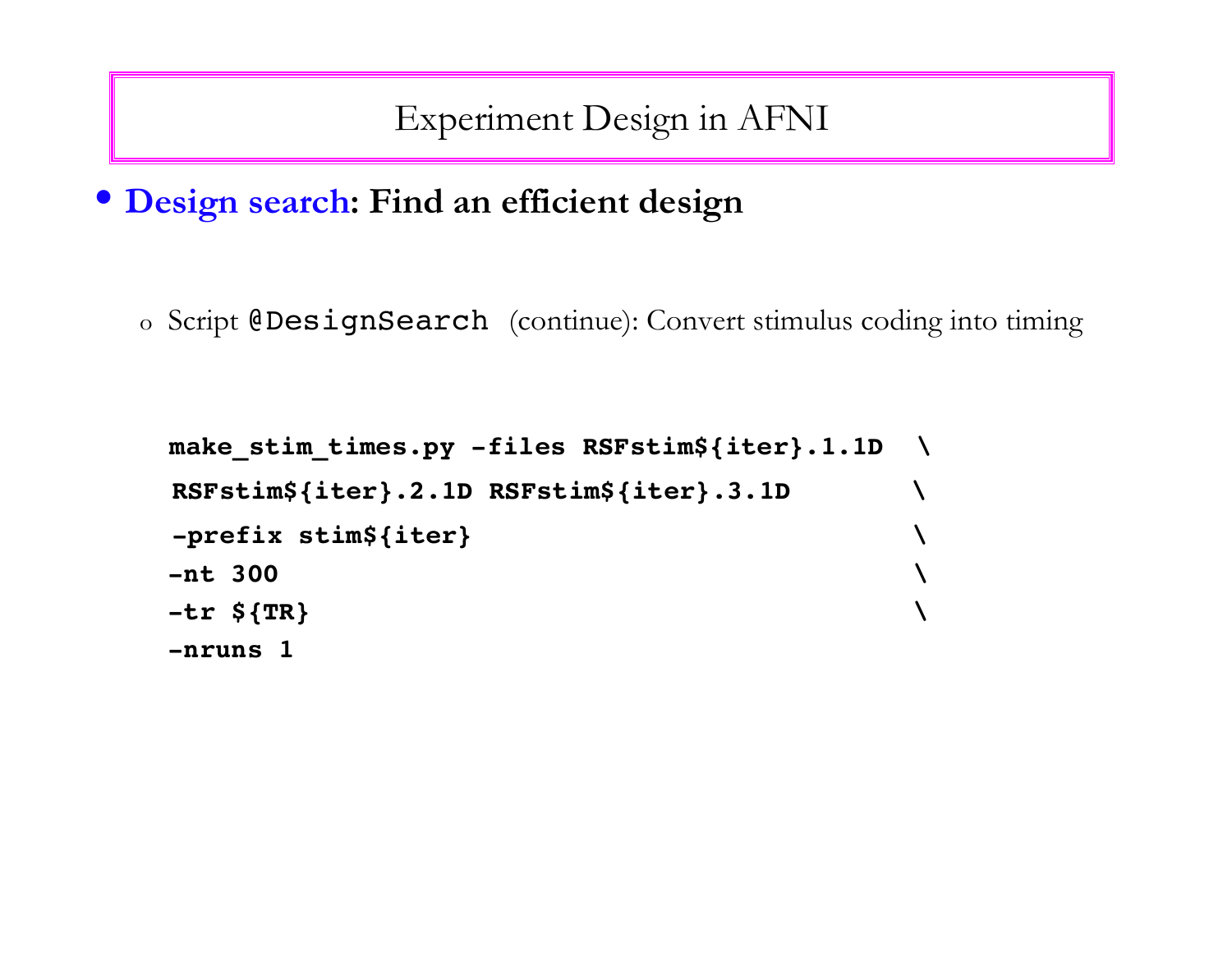#### • **Design search: Find an efficient design**

o Script @DesignSearch (continue): run regression analysis

### $3d$ Deconvolve  $-$ nodata  $\frac{1}{2}$ {ts} \$TR -nfirst \$ignore  $-nlast$  299  $-polort<sub>2</sub>$  $-$ num stimts  $$$ {stim} -stim\_times 1 "stim\${iter}.01.1D" "\$model" \  $-$ stim label 1 "stimA" -stim times 2 "stim\${iter}.02.1D" "\$model"  $-$ stim label 2 "stimB" -stim times 3 "stim\${iter}.03.1D" "\$model"  $-$ stim label 3 "stimC" -gltsym "SYM: stimA -stimB" \ -gltsym "SYM: stimA -stimC" \ -gltsym "SYM: stimB -stimC" \ >& Eff\${iter}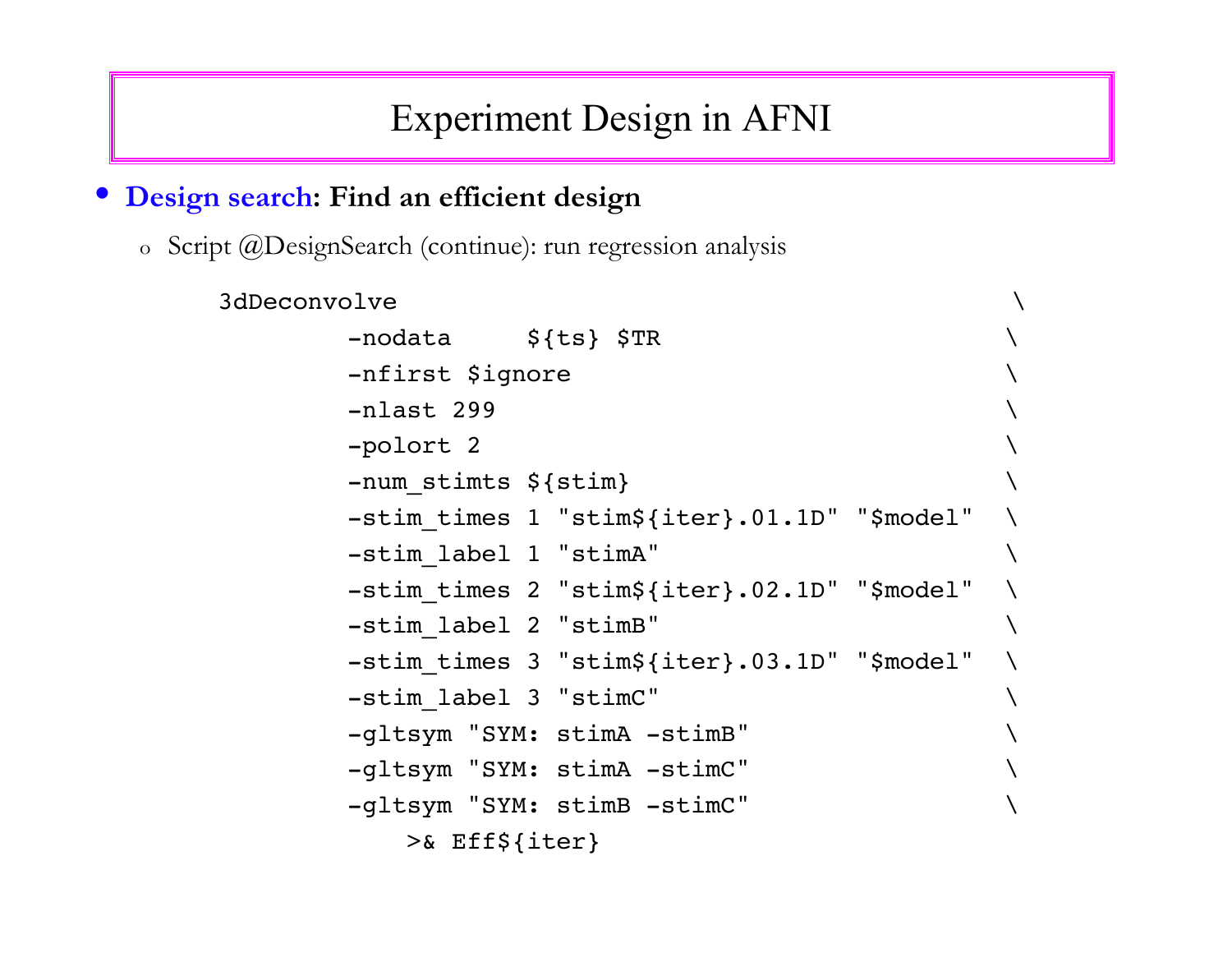#### • **Design search: Find an efficient design**

o Script @DesignSearch (continue): Calculate norm. std. dev. for the design

```
set nums = ( `awk -F= '/LC/ {print $2}' Eff${iter}`)
 if ("\mathcal{E}eff" == "SUM") then
```

```
# save the sum of the 3 normalized std dev
set num_sum = `ccalc -eval "\gammanums[1] + \gammanums[2] + \gammanums[3]"
```

```
echo -n "\text{\$num\_sum} = \text{\$nums[1]} + \text{\$nums[2]} + \text{\$nums[3]} : " \implies \text{\$LCfile}echo    "iteration $iter, seed $seed"          >> $LCfile
```
endif

```
if ("\mathcal{E}ff" == "MAX") then
```

```
# get the max of the 3 normalized std dev
set imax=`ccalc -form int -eval \qquad "argmax(\text{\$nums[1],}\text{\$nums[2],}\text{\$nums[3]}\"`
set max = $nums[$imax]
echo -n "\text{max} = \text{max}(\text{max}[1], \text{sum}[2], \text{sum}[3])" >> \text{LCfile}echo    "iteration $iter, seed $seed"    >> $LCfile
```
endif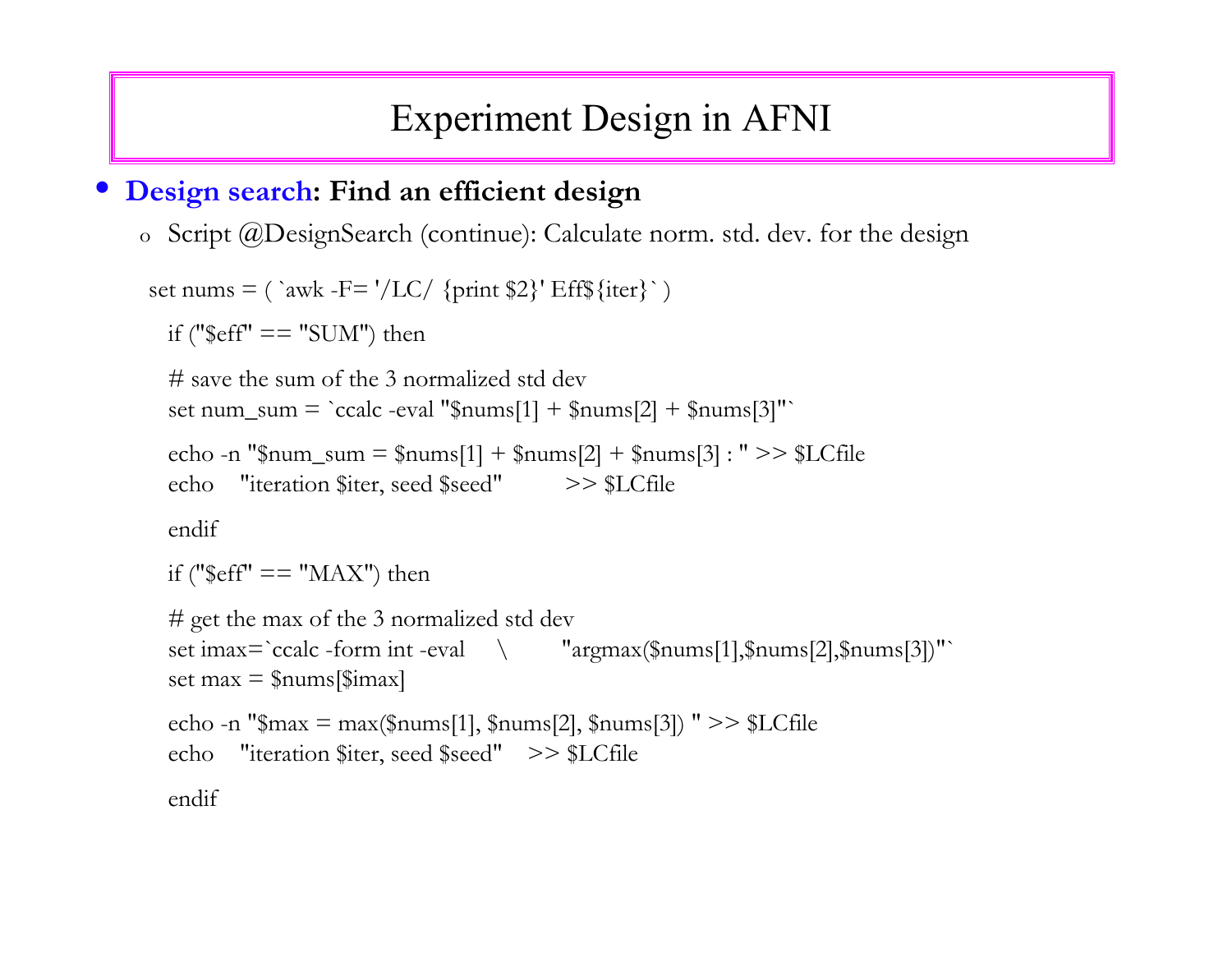### • **Design search: Find an efficient design`**

o Run the script tcsh @DesginSearch: Output

The most 10 efficient designs are (in descending order):

 $0.472800 = 0.1553 + 0.1596 + 0.1579$ : iteration **092**, seed 2483999  $0.475300 = 0.1555 + 0.1610 + 0.1588$ : iteration 043, seed 2483950  $0.480300 = 0.1564 + 0.1632 + 0.1607$ : iteration 020, seed 2483927  $0.485600 = 0.1666 + 0.1560 + 0.1630$ : iteration 006, seed 2483913  $0.486800 = 0.1572 + 0.1615 + 0.1681$ : iteration 044, seed 2483951  $0.487200 = 0.1547 + 0.1663 + 0.1662$ : iteration 100, seed 2484007  $0.487400 = 0.1638 + 0.1626 + 0.1610$ : iteration 059, seed 2483966  $0.487700 = 0.1590 + 0.1605 + 0.1682$ : iteration 013, seed 2483920  $0.488700 = 0.1598 + 0.1659 + 0.1630$ : iteration 060, seed 2483967  $0.490500 = 0.1665 + 0.1635 + 0.1605$ : iteration 095, seed 2484002

o Efficient design (under Results\_GAM\_SUM): 1dplot Results\_GAM\_SUM/RSFstim092.\*.1D & Stimulus timing files are Results\_GAM\_SUM/stim092.\*.1D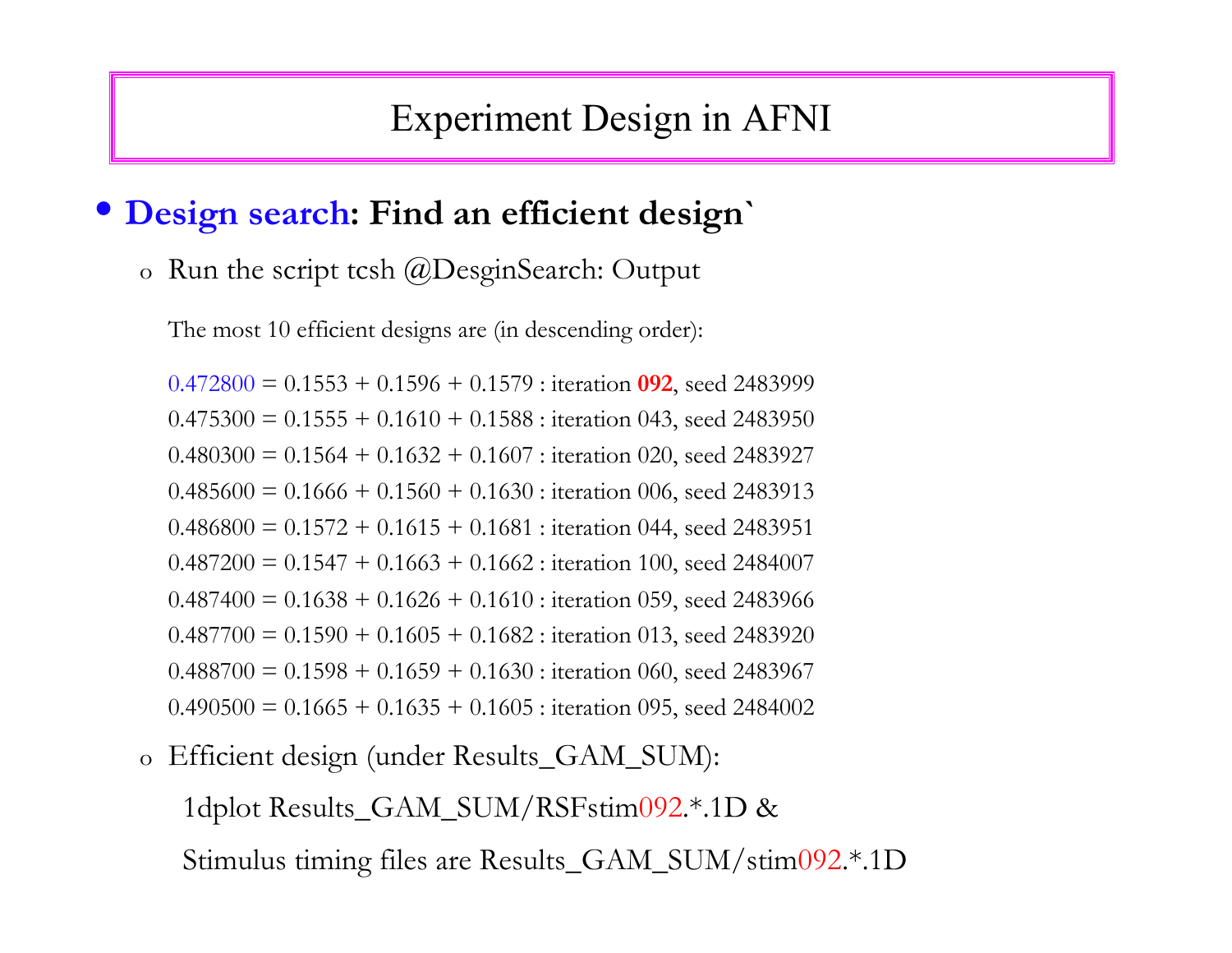# • **Design search: Find an efficient design**

o Script @DesignSearch (continue): try other options

### **TENT** functions and summing

- $set model = TENT$
- set  $eff = SUM$

### GAM and minimax

- $set model = GAM$
- set eff  $= MAX$

### **TENT** functions and minimax

- $set model = TENT$
- set eff  $= MAX$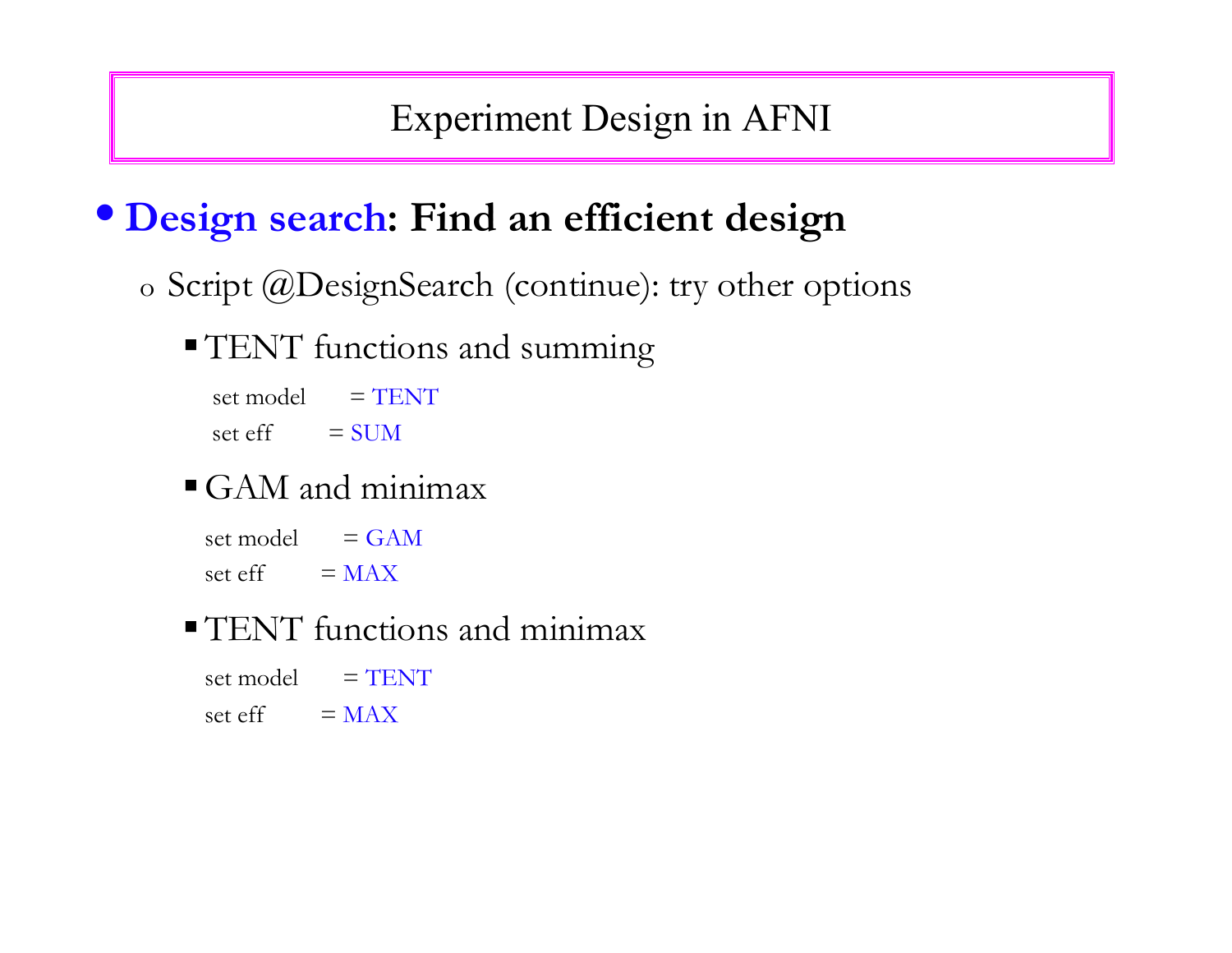# **Find an efficient design**

- o Efficient design search works only for event-related type
- o Block or mixed type is typically designed manually
- o Most parameters (TR, number of subjects/conditions/runs/sessions/time points, …) are preset usually through other considerations before design search
- o Not really an optimization process
	- Infinite possibilities
	- Used to avoid undesirable designs (collinearity problem) more than optimal one(s)
	- A manual design might be approximately (if not equally) optimal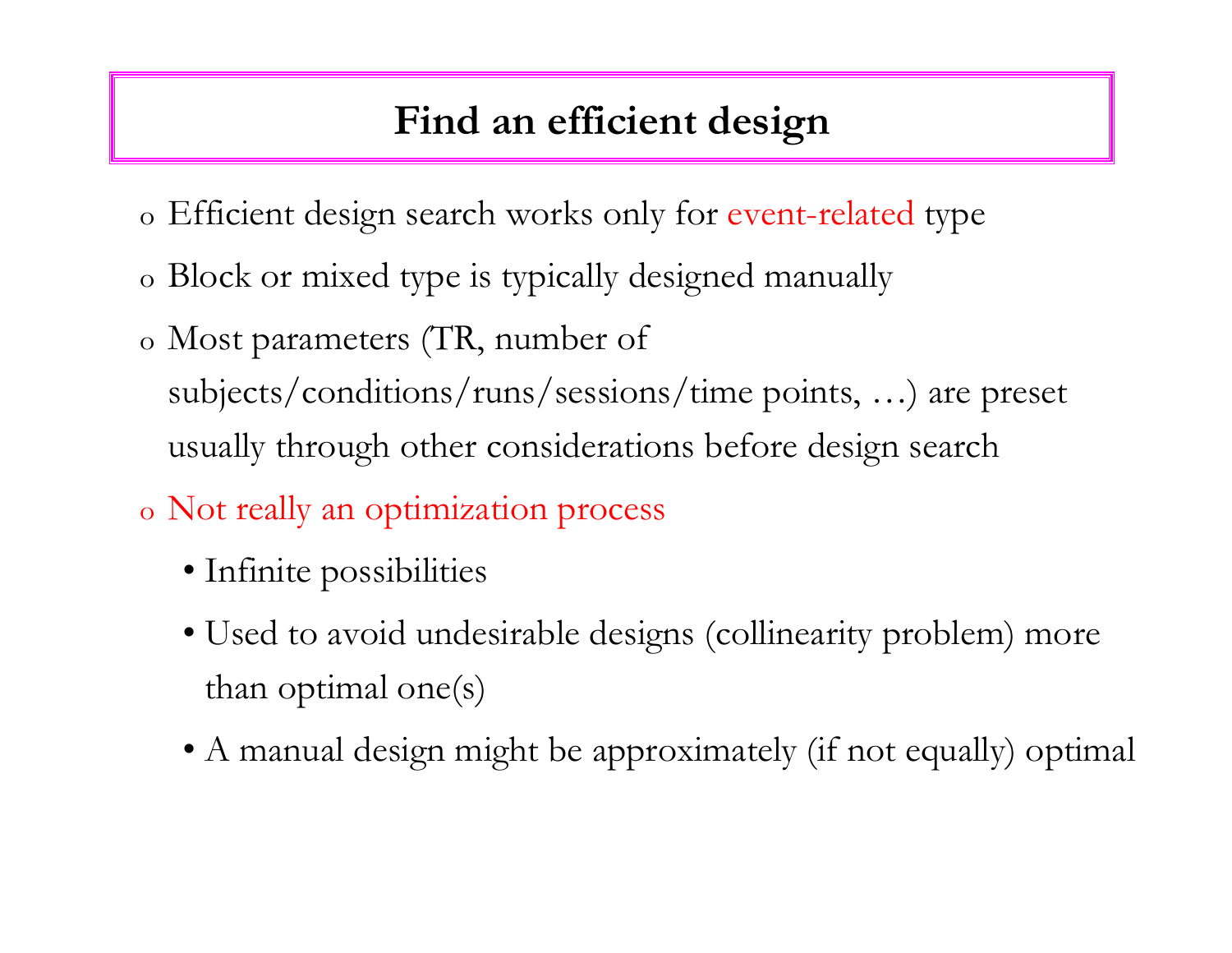## Summary

- Useful bandwidth: 0.01 0.2 Hz
	- o Optimal frequency: around 0.03 Hz
- Randomization
	- o Two kinds: sequence and ISI
	- o Sequence randomization always good?
		- Experiment constraint
		- May not change efficiency much, but still good from other perspectives: Efficiency is not everything!
		- Neurological consideration not considered through efficiency calculation
			- E.g., saturation, habituation, expectation, predictability, etc.
- Nothing is best in absolute sense
	- o Modeling approach: Pre-fixed HRF, basis function modeling, or else?
	- o Specific tests: Efficient design for one test is not necessarily ideal for another
- Use to design an efficient experiment
	- o Works with constraints of an event-related experiment set by the user
	- o Doesn't work with block/mixed designs